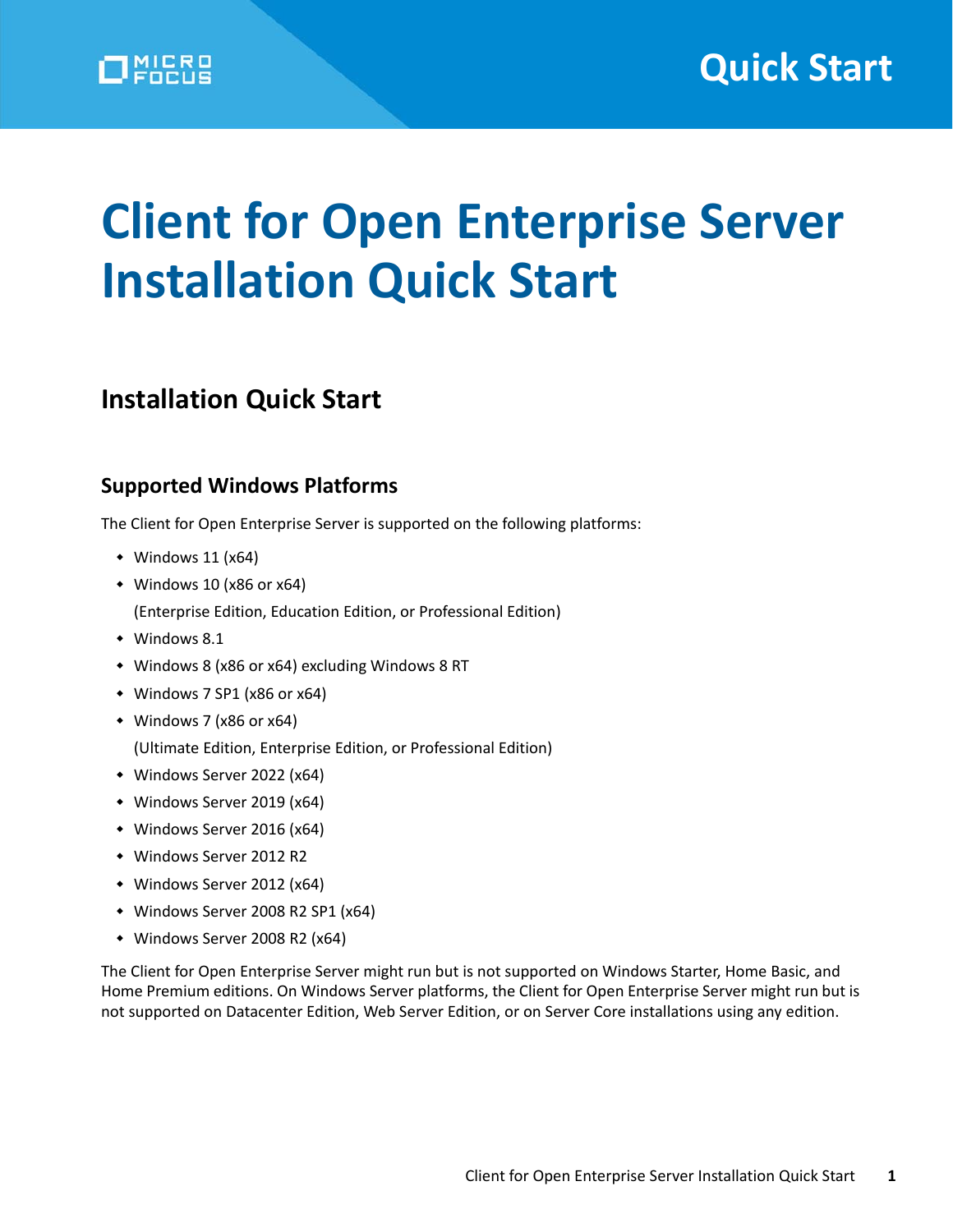## **Installing the Client**

- **1** Download the Client software and follow the instructions included on the download page.
- **2** Make sure that you are logged in as an administrator on the workstation or that you have access to the administrator password (users without administrator rights to the workstation cannot install new software).
- **3** Double-click setup.exe in the *C:*\Micro Focus\Client for Open Enterprise Server 2 SP4 (IR*x*) directory (created when you unzipped the downloaded file).
- **4** Select the language you want to use for the installation, or select **Use Windows language configuration** to use the Windows default language, then click **Next**.

The language you choose here determines what language setup.exe and the installed Client uses. In most cases, the default **Use Windows language configuration** option is the appropriate choice. For more information, see [" Selecting a Language"](https://www.microfocus.com/documentation/client-for-open-enterprise-server/sp6/pdfdoc/windows_client_admin/windows_client_admin.pdf#b9uykec) in the *[Client for Open Enterprise Server Administration Guide](https://www.microfocus.com/documentation/client-for-open-enterprise-server/sp6/pdfdoc/windows_client_admin/windows_client_admin.pdf#H4rudg93)*.

- **5** Select **I Accept the Client License Agreement**, then click **Next**.
- **6** Select one of the following installation options, then click **Install** or **Next**.

**Express Installation:** Installs the Client with the default configuration.

**Custom Installation:** Lets you select additional products to install, including Novell Modular Authentication Services (NMAS™) and Novell International Cryptographic Infrastructure (NICI).

- **7** Follow the on-screen instructions.
- **8** When the installation is complete, reboot the workstation.

### **Using Optional Parameters to Install the Client**

You can use optional parameters when you install the Client from a command prompt or the Run dialog box. Among other things, these parameters let you specify settings in a Client properties file and automatically upgrade the Client if a newer version exists.

**1** Choose one of the following installation methods:

**Command prompt:** Click the **Start** button, type command prompt in the **Search** box, then press Enter.

**Run dialog box:** Click the **Start** button, click **All Programs**, click **Accessories**, then click **Run**.

**2** Type the path to the software followed by a space, a slash (/), and then the parameter.

```
path_to_the_software\setup.exe [/ncpf] [/ncpf: properties_file_name] [/acu] [/
?]
```
For example:

C:\Micro Focus\Client for Open Enterprise Server 2 SP4 (IR3)\setup.exe /acu

The following table explains the installation parameters: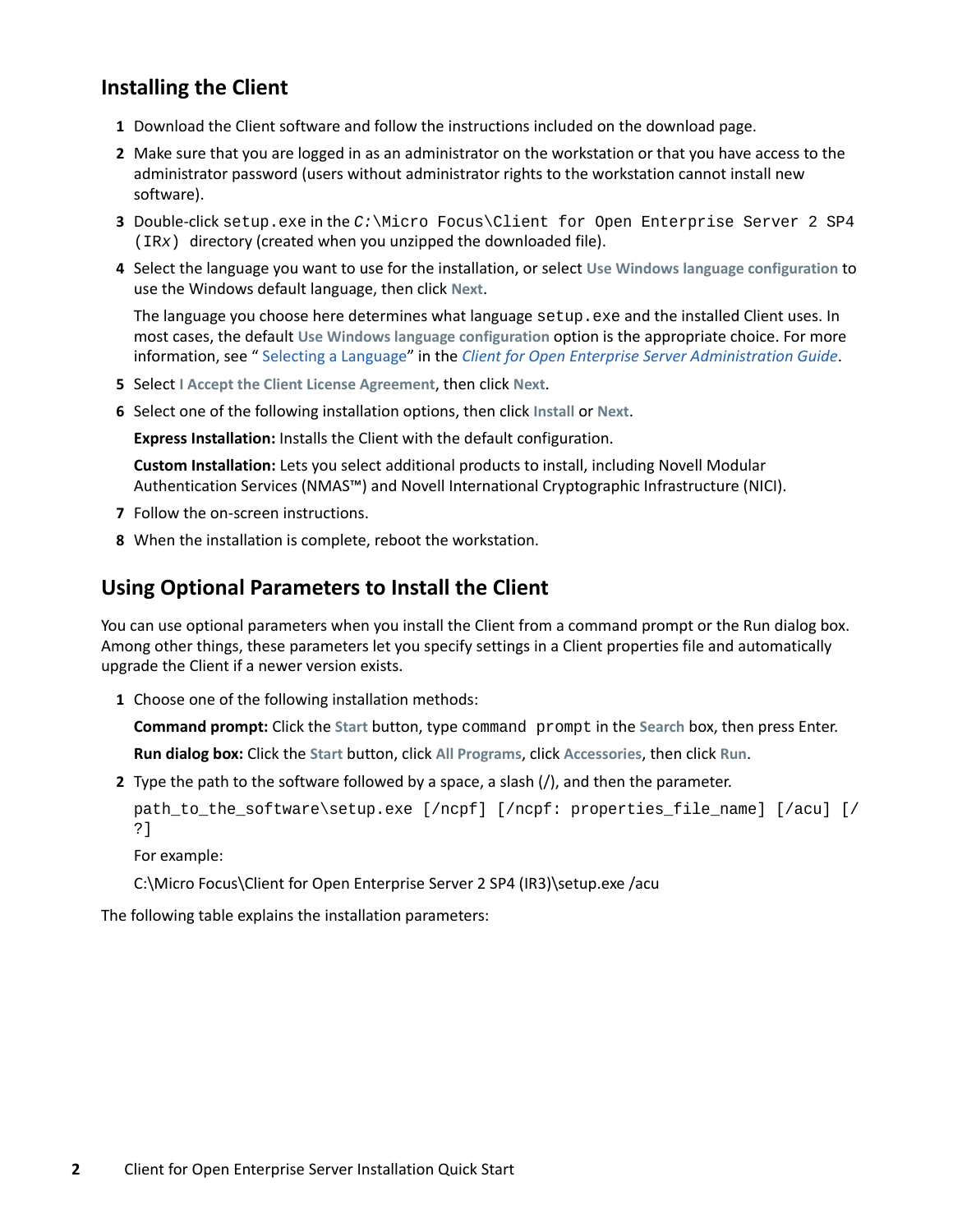#### *Table 1 Client Installation Parameters*

| <b>Parameter</b>      | <b>Description</b>                                                                                                    |
|-----------------------|-----------------------------------------------------------------------------------------------------------------------|
| /ncpf                 | Use settings in the default properties file,<br>NovellClientProperties.txt.                                           |
| ncpf: <i>filename</i> | Use settings in the specified properties file. Use<br>the Client Install Manager (nciman.exe) to<br>create this file. |
| /acu                  | Automatically upgrades the Client if it is an<br>older version.                                                       |
| 7?                    | Displays the help screen for setup parameters.                                                                        |

See ["Creating the Client Properties File"](https://www.microfocus.com/documentation/client-for-open-enterprise-server/sp6/pdfdoc/windows_client_admin/windows_client_admin.pdf#Hn62kppa) in the *[Client for Open Enterprise Server Administration Guide](https://www.microfocus.com/documentation/client-for-open-enterprise-server/sp6/pdfdoc/windows_client_admin/windows_client_admin.pdf#H4rudg93)* for information on using the Client Install Manager to create a property page settings file.

## **Uninstalling the Client**

You can use either of the following methods to uninstall the Client:

- ["Using Uninstall a Program" on page 3](#page-2-0)
- ["Using the Local Area Connections Properties Dialog Box" on page 3](#page-2-1)
- ["Using the Silent Uninstall" on page 4](#page-3-0)

#### <span id="page-2-0"></span>**Using Uninstall a Program**

- **1** Click the **Start** button, then click **Control Panel > Programs > Uninstall a program**.
- **2** Select **Client for Open Enterprise Server** in the list of currently installed programs, click **Uninstall**, then follow the on-screen instructions.

The Client software is removed. However, some files might stay on the workstation until it is rebooted.

**3** Reboot the workstation.

#### <span id="page-2-1"></span>**Using the Local Area Connections Properties Dialog Box**

- **1** Click the **Start** button, then click **Control Panel > Network and Internet > View network status and tasks > Manage network connections**.
- **2** Right-click **Local Area Connection**, then click **Properties**.
- **3** Select **Client for Open Enterprise Server**, then click **Uninstall.**

The Client software is removed. However, some files might stay on the workstation until it is rebooted.

**4** Reboot the workstation.